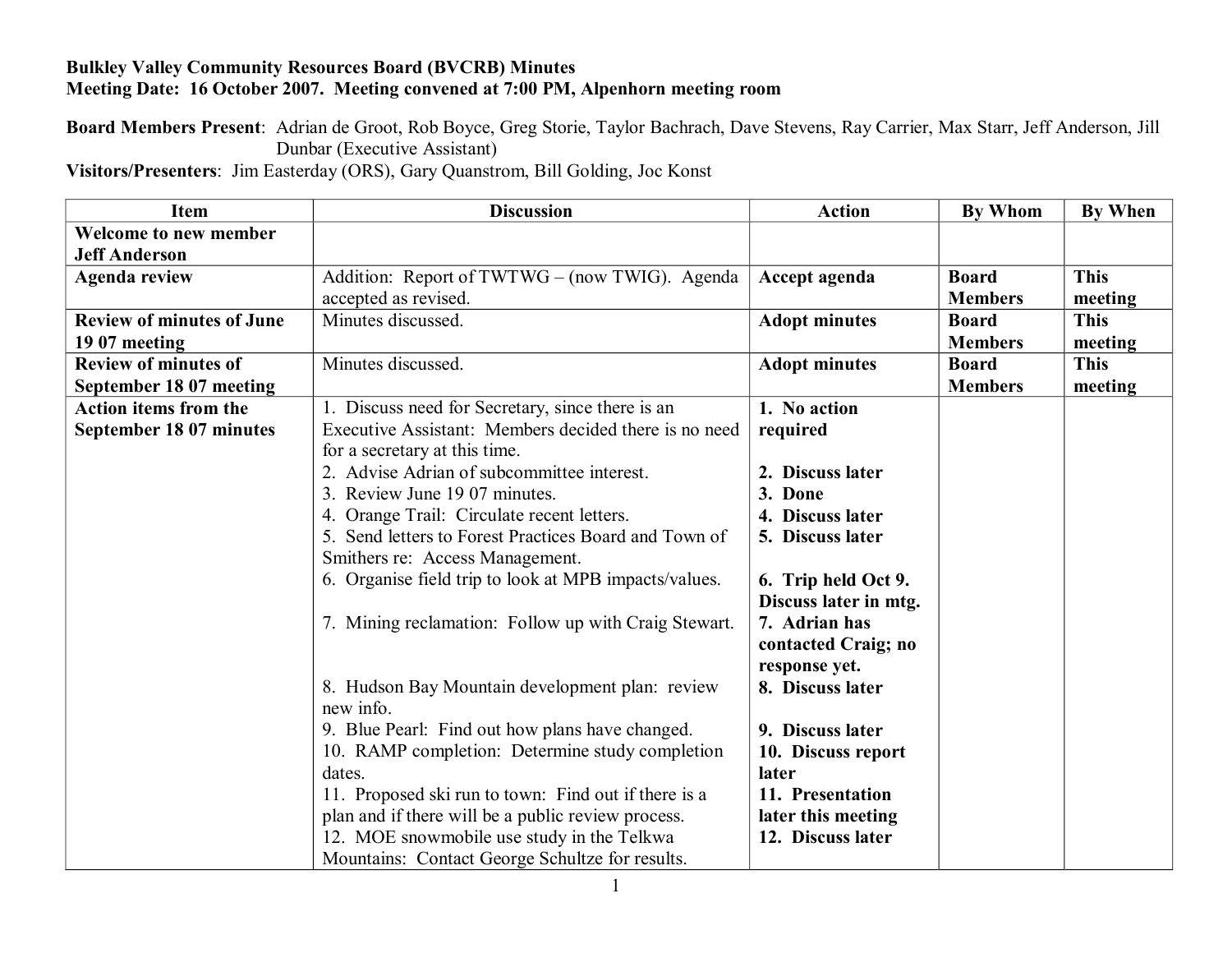| <b>Item</b>                | <b>Discussion</b>                                        | <b>Action</b>         | <b>By Whom</b> | <b>By When</b> |
|----------------------------|----------------------------------------------------------|-----------------------|----------------|----------------|
|                            | 13. Letter re: Bulkley LRMP IPPR: Ask James Cuell        | 13. Done, letter      |                |                |
|                            | for an update.                                           | received.             |                |                |
| Presentation by "Trail to  | Bill Golding and Joc Konst: The Rotary Club is           |                       |                |                |
| Town" committee            | leading this project, which aims to construct a multi-   |                       |                |                |
|                            | purpose 4-season trail from the ski area to the valley   |                       |                |                |
|                            | bottom. The club has 2900 signatures from individuals    |                       |                |                |
|                            | and over 30 letters from organizations supporting the    |                       |                |                |
|                            | project.                                                 |                       |                |                |
|                            | Comments in response to Board questions:                 |                       |                |                |
|                            | Project has the support of Hudson Bay Mountain           |                       |                |                |
|                            | Adventures. It will be groomed and patrolled at the end  |                       |                |                |
|                            | of the day during ski season. Parking at trail bottom    |                       |                |                |
|                            | needs to be worked out. About 5 hectares of the total    |                       |                |                |
|                            | 20 to be logged is Rotary's portion. PIR has indicated   |                       |                |                |
|                            | they will purchase the wood. History shows a full        |                       |                |                |
|                            | season snow pack can be expected. Club wants trail to    |                       |                |                |
|                            | be non-motorized except for maintenance equipment        |                       |                |                |
|                            | and emergency vehicles – this is a change from current   |                       |                |                |
|                            | use. If project goes ahead, a management plan would      |                       |                |                |
|                            | address issues of uphill vs. downhill traffic, unimpeded | Prepare letter to     | <b>Taylor</b>  |                |
|                            | public access, etc. Terrain modeling shows visual        | committee: BVCRB      |                |                |
|                            | quality not likely to be an issue. Local recreation      | supports the concept, |                |                |
|                            | groups have committed to doing brushing as required.     | and requests to see   |                |                |
|                            | Board remarks: BVCRB must be involved in public          | the referral and      |                |                |
|                            | review, and must review any forthcoming management       | management plan       |                |                |
|                            | plan, to ensure that LRMP provisions are met.            | when available.       |                |                |
| Subcommittee               | (1) Mining and Energy Development                        |                       |                |                |
| Reports/Issues/Correspond- | <b>Blue Pearl:</b> No application to date, not a lot of  |                       |                |                |
| ence                       | activity. Randy MacGillivray hired as Vice President,    |                       |                |                |
|                            | "Environmental Matters" for Thompson Creek Metals.       |                       |                |                |
|                            | Issues are: excess water, waste rock treatment, social   |                       |                |                |
|                            | factors such as traffic.                                 |                       |                |                |
|                            | Coalbed Methane: No license to date. Sampling            |                       |                |                |
|                            | protocol looks good. Fall water sampling was missed -    |                       |                |                |
|                            | now looking for a contractor                             |                       |                |                |
|                            |                                                          |                       |                |                |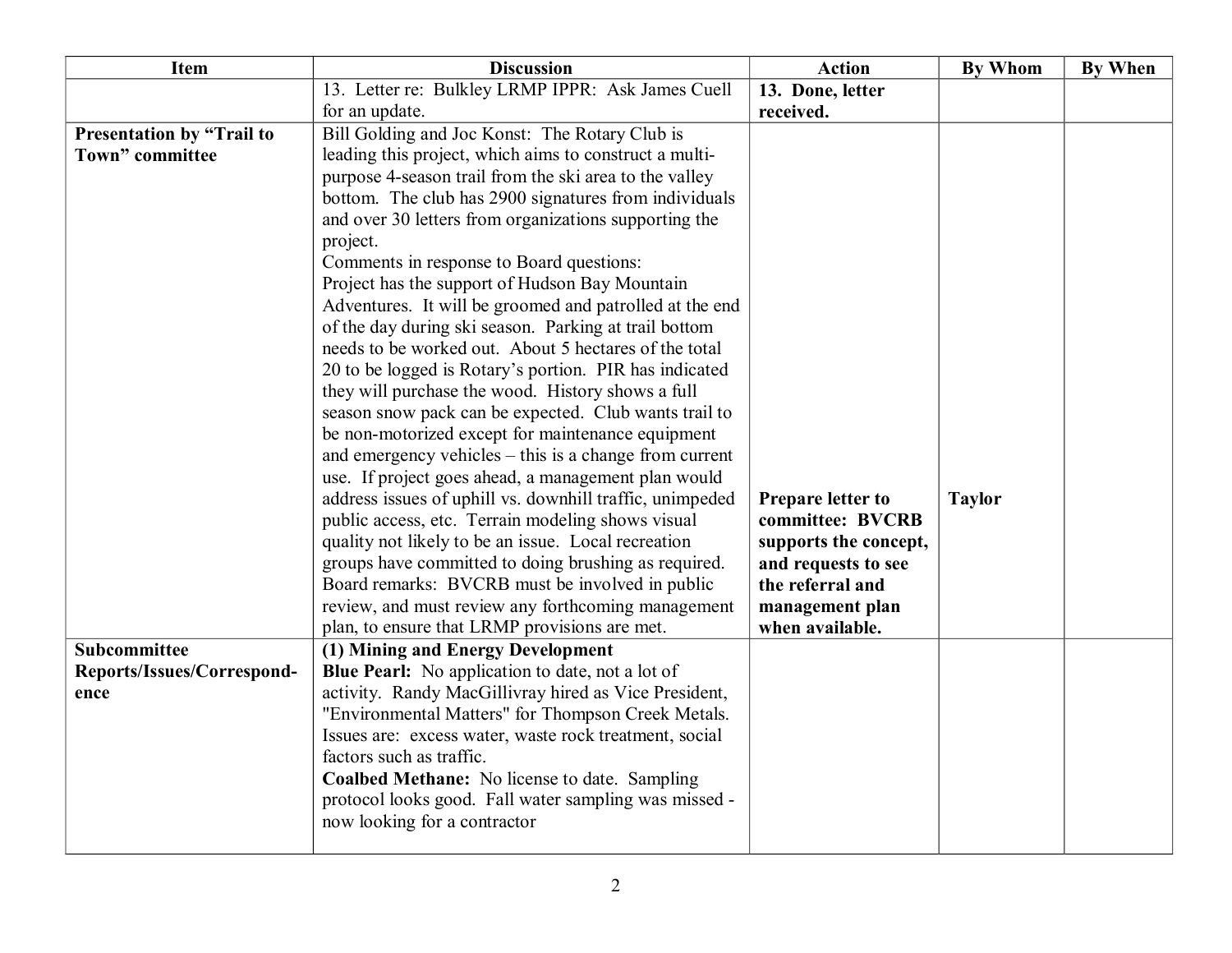| <b>Item</b> | <b>Discussion</b>                                                                                                                                                                                                                                                                                                                                                                | <b>Action</b>                                                                                                                                         | <b>By Whom</b>                                                    | <b>By When</b> |
|-------------|----------------------------------------------------------------------------------------------------------------------------------------------------------------------------------------------------------------------------------------------------------------------------------------------------------------------------------------------------------------------------------|-------------------------------------------------------------------------------------------------------------------------------------------------------|-------------------------------------------------------------------|----------------|
|             | (2) Recreation<br><b>RAMP completion:</b> Comments on T. Vold's scoping<br>study are due by October 26. Individuals were<br>interviewed and asked to respond. Adrian is not sure if<br>there will be another opportunity to comment.                                                                                                                                             | <b>Individuals</b><br>interviewed should<br>respond, and<br>recreation<br>subcommittee will<br>meet to discuss a<br>possible coordinated<br>response. | Recreation<br>subcomm-<br>ittee<br><i>(including)</i><br>Gary Q.) | October 26     |
|             | <b>Report on Telkwa Mountain Range Winter</b><br><b>Recreation Use Surveys: Helicopter surveys found</b><br>some snowmobile use in non-motorized areas, and<br>some skier traffic in closed areas.                                                                                                                                                                               | No action required.<br>Information only.<br><b>Dave Stevens will</b><br>distribute report to<br>those interested.                                     |                                                                   |                |
|             | Letter to Town of Smithers re: Proposed outdoor<br>recreation park.                                                                                                                                                                                                                                                                                                              | <b>Reply to Town of</b><br>Smithers.                                                                                                                  | <b>Adrian will</b><br>prepare<br>draft for<br>comment.            |                |
|             | Letter to Forest Practices Board re: Access report:<br>BVCRB needs to know if there has been action on<br>recommendations.                                                                                                                                                                                                                                                       | <b>Prepare letter to</b><br>FPB.                                                                                                                      | <b>Adrian</b><br>will<br>prepare<br>draft for<br>comment.         |                |
|             | <b>Orange Trail:</b> No action. Issue may arise during<br>RAMP completion process.                                                                                                                                                                                                                                                                                               |                                                                                                                                                       |                                                                   |                |
|             | (3) Forestry, Range and Agriculture: Tour of<br>operations with PIR and MoFR: Landscape<br>corridors, Core Ecosystems, caribou habitat, seral stage<br>distribution, and harvesting in MPB areas were<br>reviewed. Harvesting near towns will be an issue.<br>Tour was informative and well organized, thanks to<br><b>PIR staff.</b> More tours should be considered in future. |                                                                                                                                                       |                                                                   |                |